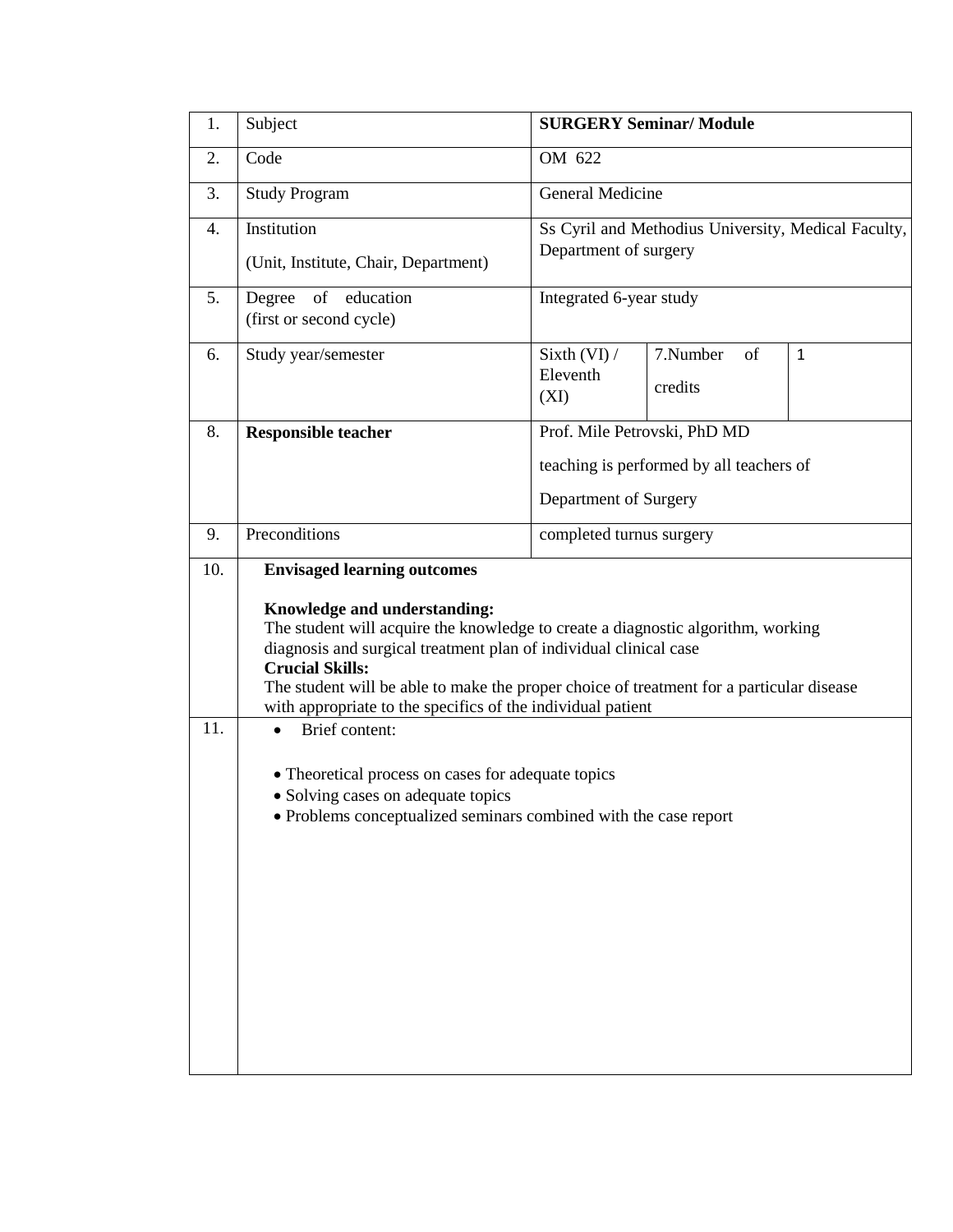| 12. | <b>Methods of studying:</b>                                                                                                                                                                                                                                                                                                                                                                 |                      |                                                      |                                 |                                                                |            |      |
|-----|---------------------------------------------------------------------------------------------------------------------------------------------------------------------------------------------------------------------------------------------------------------------------------------------------------------------------------------------------------------------------------------------|----------------------|------------------------------------------------------|---------------------------------|----------------------------------------------------------------|------------|------|
|     | takes place mentoring principle with professors. The student actively participates in<br>discussions and public presentations of cases. The student will work each day by system<br>rotation in seminar groups of 20 students, there will be a meeting with experts, will participate<br>in the discussion "for" and "against" .Will perform tutoring model teaching by addressing<br>cases |                      |                                                      |                                 |                                                                |            |      |
| 13. | Total available time:                                                                                                                                                                                                                                                                                                                                                                       |                      |                                                      |                                 | 30 classes                                                     |            |      |
| 14. | Organization of the course                                                                                                                                                                                                                                                                                                                                                                  |                      |                                                      |                                 | 20 classes - seminars<br>10 classes - home individual learning |            |      |
| 15. | Forms of teaching<br>activities                                                                                                                                                                                                                                                                                                                                                             |                      | 15.1.                                                |                                 | Theoretical course                                             |            |      |
|     |                                                                                                                                                                                                                                                                                                                                                                                             |                      | 15.2.                                                | Seminars                        | Practical course,<br>20 classes                                |            |      |
| 16. | Other forms of activities                                                                                                                                                                                                                                                                                                                                                                   |                      | 16.1.                                                | Practice                        |                                                                |            |      |
|     |                                                                                                                                                                                                                                                                                                                                                                                             |                      |                                                      | Individual tasks                |                                                                |            |      |
|     |                                                                                                                                                                                                                                                                                                                                                                                             |                      | 16.3.                                                | Individual (home) learning      |                                                                | 10 classes |      |
| 17. |                                                                                                                                                                                                                                                                                                                                                                                             | Method of assessment |                                                      |                                 |                                                                |            |      |
|     | 17.1                                                                                                                                                                                                                                                                                                                                                                                        | Final exam           |                                                      | Case resolution (seminar paper) |                                                                |            |      |
|     | Written exam                                                                                                                                                                                                                                                                                                                                                                                |                      |                                                      |                                 |                                                                | Min.       | Max. |
|     |                                                                                                                                                                                                                                                                                                                                                                                             |                      |                                                      |                                 |                                                                | 15         | 30   |
|     |                                                                                                                                                                                                                                                                                                                                                                                             |                      |                                                      | Oral exam                       |                                                                |            | 30   |
|     |                                                                                                                                                                                                                                                                                                                                                                                             |                      |                                                      |                                 |                                                                |            |      |
|     | 17.2<br>Seminar<br>Seminar paper written $+$ oral presentation<br>paper/project<br>(oral/written<br>presentation)                                                                                                                                                                                                                                                                           |                      |                                                      |                                 |                                                                |            |      |
|     | 17.3                                                                                                                                                                                                                                                                                                                                                                                        | Active               |                                                      |                                 |                                                                | Min.       | Max. |
|     | participation                                                                                                                                                                                                                                                                                                                                                                               |                      | Seminars*                                            |                                 | 30                                                             | 40         |      |
|     |                                                                                                                                                                                                                                                                                                                                                                                             |                      | * The seminars are organized for 5 days and 4 hours. |                                 |                                                                |            |      |
|     | Attendance: 4 points; activity: 4 points                                                                                                                                                                                                                                                                                                                                                    |                      |                                                      |                                 |                                                                |            |      |